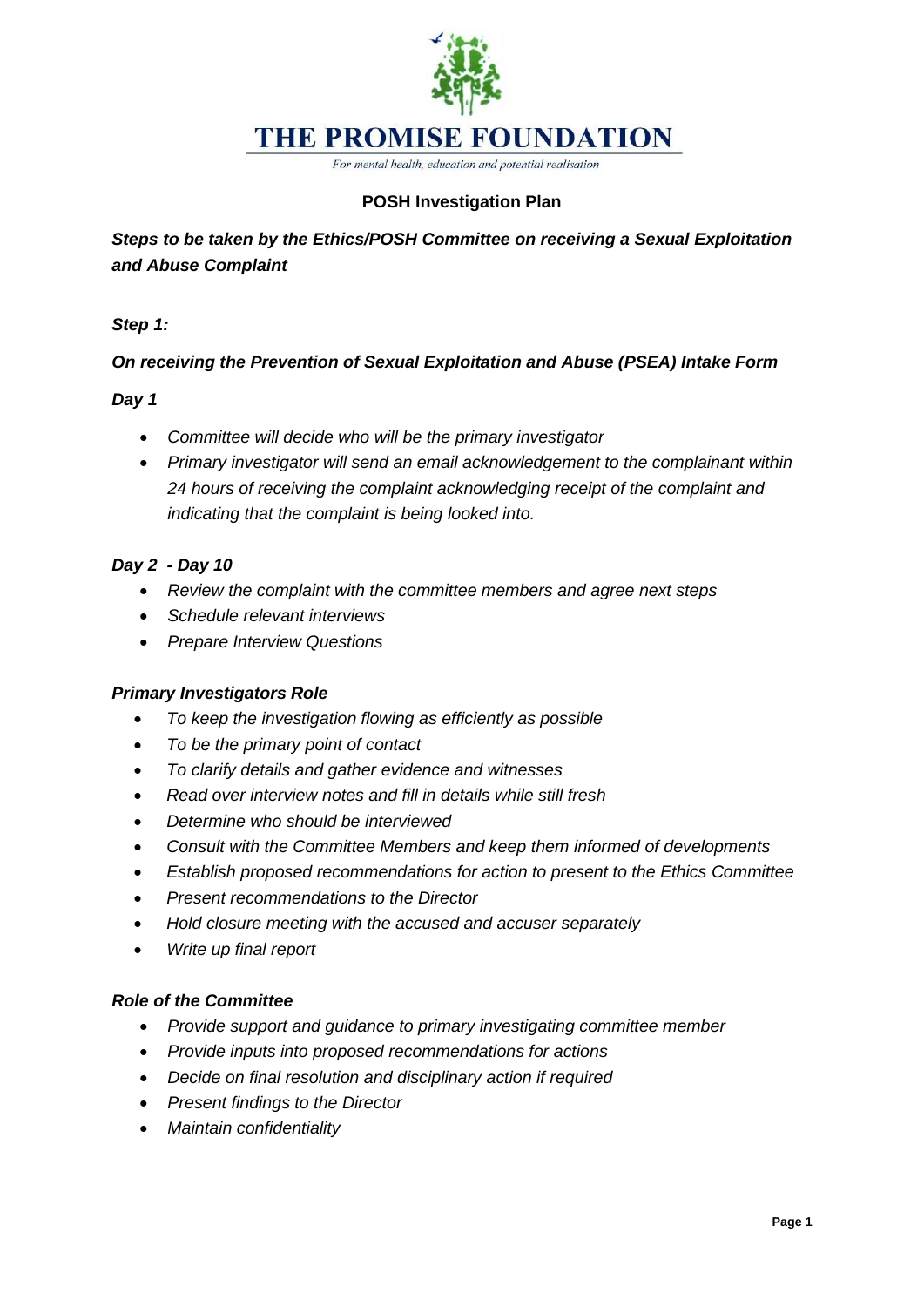### *Role of the Director*

- *Take disciplinary action where required*
- *Implement procedural, policy or training interventions as required*

#### **Develop Interview Questions**: 1

Questions for the Complainant:

- Who, what, when, where, and how: *Who* committed the alleged harassment? *What* exactly occurred or was said? *When* did it occur and is it still ongoing? *Where* did it occur? *How often* did it occur? *How* did it affect you?
- How did you react? What response did you make when the incident(s) occurred or afterwards?
- How did the harassment affect you? Has your job been affected in any way?
- Are there any persons who have relevant information? Was anyone present when the alleged harassment occurred? Did you tell anyone about it? Did anyone see you immediately after episodes of alleged harassment?
- Did the person who harassed you harass anyone else? Do you know whether anyone complained about harassment by that person?
- Are there any notes, physical evidence, or other documentation regarding the incident(s)?
- How would you like to see the situation resolved?
- Do you know of any other relevant information?

Questions to Ask the Accused:

- What is your response to the allegations?
- If the harasser claims that the allegations are false, ask why the complainant might lie.
- Are there any persons who have relevant information?
- Are there any notes, physical evidence, or other documentation regarding the incident(s)?
- Do you know of any other relevant information?

Questions to Ask Third Parties:

- What did you see or hear? When did this occur? Describe the alleged harasser's behaviour toward the complainant and toward others in the workplace.
- What did the complainant tell you? When did s/he tell you this?
- Do you know of any other relevant information?
- Are there other persons who have relevant information?

#### Credibility Determinations

<u>.</u>

Credibility assessments can be critical in determining whether the alleged harassment in fact occurred. Factors to consider include:

<sup>1</sup> https://www.eeoc.gov/laws/guidance/enforcement-guidance-vicarious-liability-unlawful-harassmentsupervisors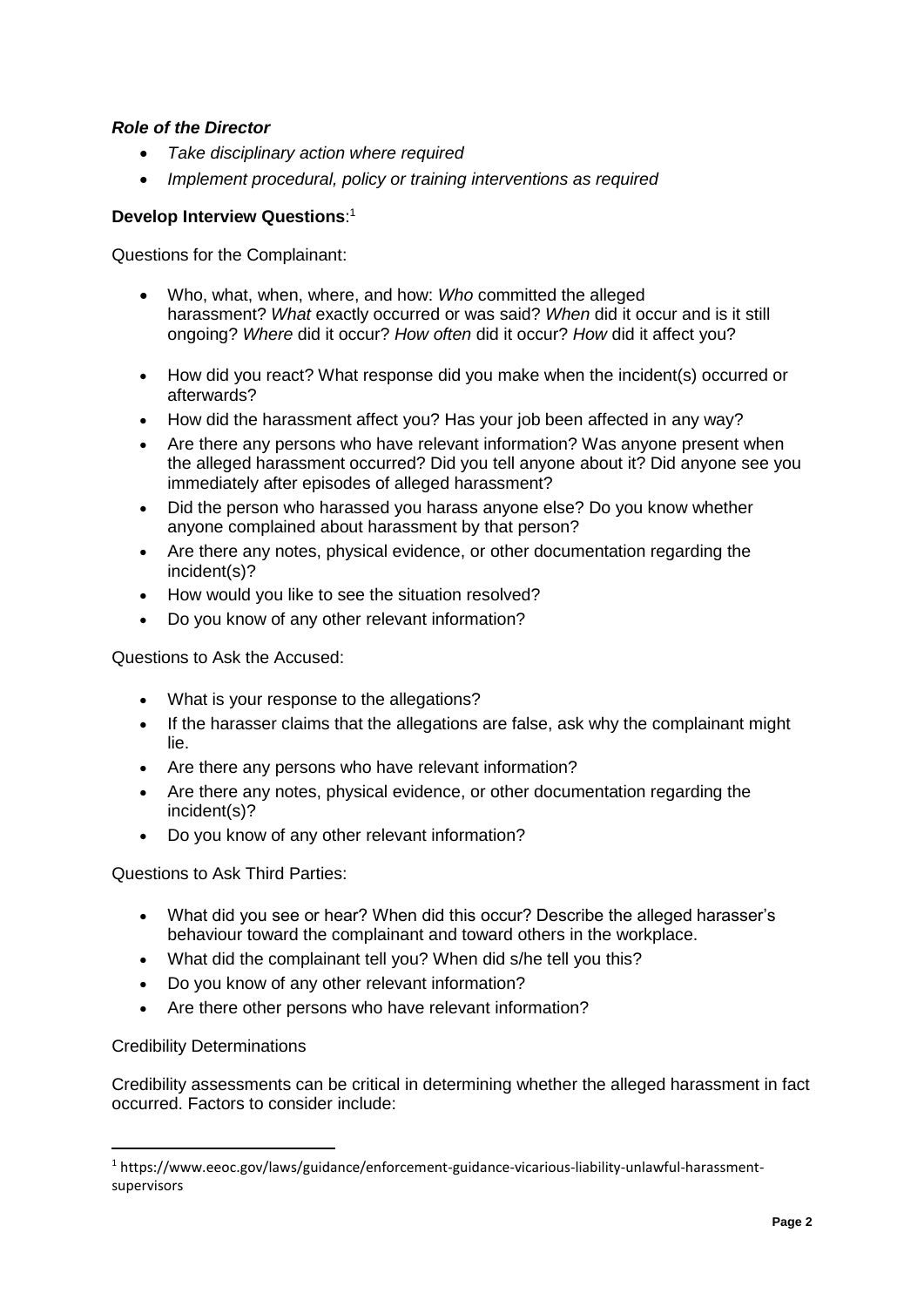- **Inherent plausibility**: Is the testimony believable on its face? Does it make sense?
- **Demeanour:** Did the person seem to be telling the truth or lying?
- **Motive to falsify:** Did the person have a reason to lie?
- **Corroboration:** Is there **witness testimony** (such as testimony by eye-witnesses, people who saw the person soon after the alleged incidents, or people who discussed the incidents with him or her at around the time that they occurred) or **physical evidence** (such as written documentation) that corroborates the accusor's testimony?
- **Past record:** Did the accused have a history of similar behaviour in the past?

Since harassment often occurs behind closed doors, there is a high probability there are no eye-witnesses. This by no means defeats the complainant's credibility. Likewise, the fact that the alleged harasser engaged in similar behaviour in the past does not necessarily mean that he or she did so again.

#### **Conducting Interviews**

Once the appropriate investigator has been selected, interviews can be conducted. The investigator should inform all parties involved of the need for an investigation and explain the investigation process.

Rules for the investigator:

- Conduct the interview in an objective and impartial manner
- Consider relevant facts
- Do not push the investigation in any particular direction
- Never offer any opinion or say anything that will discredit impartiality
- Avoid harsh interrogation tactics that could result in charges such as coerced false confessions.

Good interview practice

- Take notes
- Look for inconsistencies
- Seek opportunities for more evidence and names of potential witneses
- Ask the complainant / witness to write down what happened to help find inconsistencies
- Be a good listener
- Be aware of motivating factors that may influence individual's accounts of what happened ( if a person's job is on the line, the incident was very personal

#### **Making a Decision**

Through the investigation, the investigator must be careful not to jump to any conclusions before all the facts are available. Once the interviews are conducted, other necessary procedures, such as evidence collection, should be completed. Once any credibility issues have been resolved, the investigator must evaluate all the information for a formal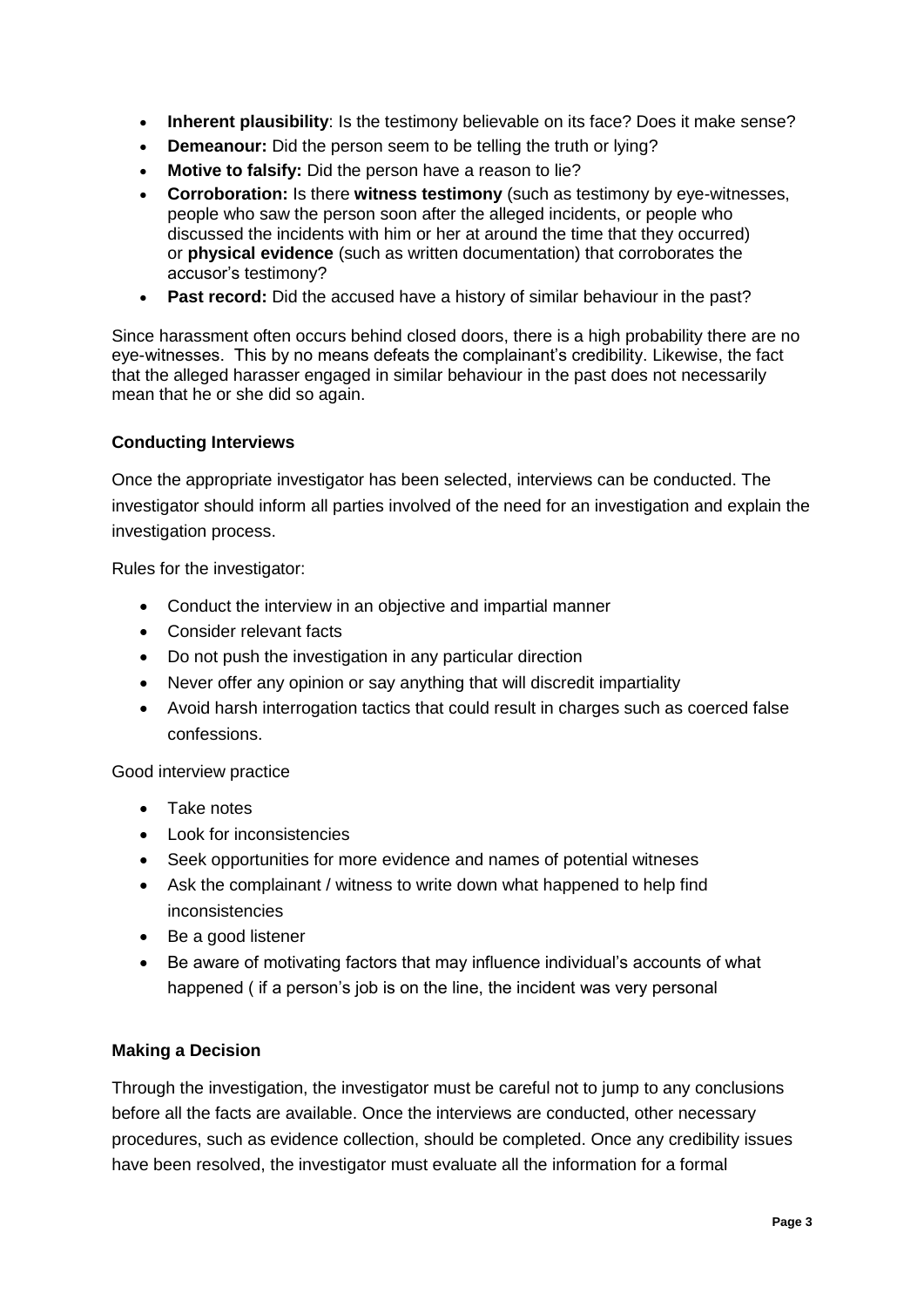recommendation. The investigator in consultation with the Committee members should make the final determination of any employment actions that are warranted based on the investigative report.

# **Closing the Investigation**

Once a decision is made, the Director should notify both the complaining employee and the accused of the outcome. It is important to let the complainant know that the Foundation took the complaint seriously and took appropriate action. The Foundation must ensure the complainant agrees that he or she has been properly heard and understood, even if he or she is not in agreement with the results. The investigator should set a time frame to follow up with the complainant to ensure there are no other issues and that he or she is settling back into the work environment.

When necessary, the Director must take corrective action that is appropriate to the situation, such as discipline or even termination. The Director should:

- Look at any damages incurred by the victim and determine how to remedy those damages.
- Determine training such as sexual harassment training, anti-harassment, prevention of sexual exploitation and abuse training would be beneficial to the individual or all employees.
- Consider if policies need to be modified.
- Determine whether a review of the investigation and complaint resolution processes is necessary.

## **Develop Written Summary Investigation Results**

If operating on the premise that every investigation of a serious nature could potentially be heard and reviewed by a court, a final investigative report must be prepared with sufficient detail and quality to withstand the scrutiny of the courts.

Keep a clear paper trail of the evidence, such as examining documentation of previous employee behaviour and incidents.

Maintain a clear record of everything done as part of the investigation and any findings as well as other steps taken during the investigation.

Document interviews with the accused, the accuser and witnesses.

Ensure interview notes are as factual as possible, contain as much relevant information as possible, are dated and indicate the duration and time of the interviews.

Summarize the final report to include the following:

- The incident or issues investigated, including dates.
- Parties involved.
- Key factual and credibility findings, including sources referenced.
- Policies or guidelines and their applicability to the investigation.
- Specific conclusions.